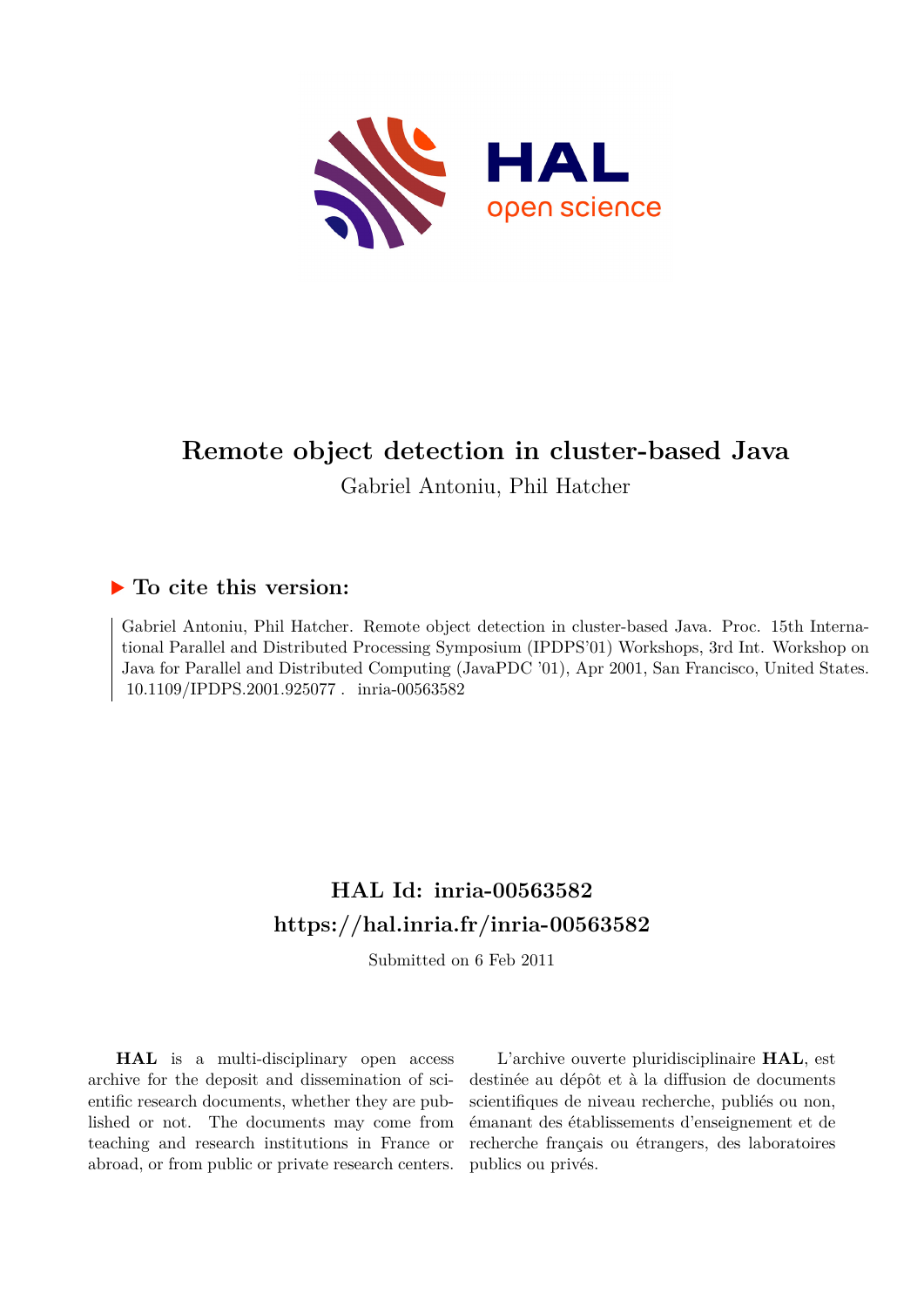# **Remote object detection in cluster-based Java**

Gabriel Antoniu LIP, ENS Lyon 46 Allée d'Italie F-69364 Lyon Cedex 07, France Contact: Gabriel.Antoniu@ens-lyon.fr

### **Abstract**

*Our work combines Java compilation to native code with a run-time library that executes Java threads in a distributed-memory environment with true parallelism. This approach is implemented within the Hyperion system for the distributed execution of compiled Java programs on clusters of PCs. To provide the illusion of a shared memory to Java threads, Hyperion has been built on top of DSM-PM2, a portable implementation platform for multithreaded distributed-shared-memory protocols. We have designed, implemented and experimented with two alternative consistency protocols compliant with the Java Memory Model. The protocols have different mechanisms for access detection: the first one uses explicit locality checks, whereas the second one is based on page faults. We illustrate the effects of the two access-detection techniques with five applications run on two clusters with different interconnection networks: BIP/Myrinet and SISCI/SCI.*

## **1. Introduction**

The Java programming language has emerged as an attractive alternative for writing parallel programs and the cluster of computers has emerged as the typical parallel machine today. There are a large number of efforts trying to provide support for a distributed execution of Java programs on clusters, mainly by using Java's remote-methodinvocation facility (e.g., [6, 7, 12, 13]) or by grafting an existing message-passing library (e.g., [9, 10]) onto Java, in order to connect multiple Java Virtual Machines.

In contrast, we view a cluster as executing a single Java Virtual Machine (JVM), where the nodes are resources for the distributed execution of Java threads with true concurrency. Distribution must be transparent to the programmer and the implementation of the JVM must support the illusion of a shared memory within the context of the Java Memory Model. Thus, any threaded Java program written

Philip Hatcher Dept. Computer Science Univ. New Hampshire Durham, NH 03824, USA Contact: Philip.Hatcher@unh.edu

for a shared-memory machine would run *with zero changes* in a distributed environment. Our approach is most closely related to efforts to implement Java interpreters on top of a distributed shared memory [4, 8, 15]. However, we favor compiling rather than interpreting, since we are interested in computationally intensive programs that can exploit parallel hardware. We expect the cost of compiling to native code will be recovered many times over in the course of executing such programs. Therefore we focus on combining Java compilation with support for executing Java threads using a distributed-shared-memory runtime system.

Our work is done in the context of the Hyperion environment for the high-performance execution of Java programs. Hyperion was developed at the University of New Hampshire and comprises a Java-bytecode-to-C translator and a run-time library for the distributed execution of Java threads. Hyperion has been built using the PM2 distributed, multithreaded run-time system from the École Normale Supérieure de Lyon [2]. As well as providing lightweight threads and efficient inter-node communication, PM2 provides a configurable, multi-protocol, page-based distributed-shared-memory layer, DSM-PM2 [1], providing full support for implementing various consistency protocols, such as Java consistency. Another important advantage of PM2 is its high portability on several UNIX platforms and on a large variety of network protocols (BIP, SCI, VIA, MPI, PVM, TCP). Thanks to this feature, Java programs compiled by Hyperion can be executed with true parallelism in all these environments.

To provide the illusion of a shared memory to Java threads, we have designed, implemented and experimented with two alternative consistency protocols compliant with the Java Memory Model. Though both protocols follow practically the same algorithmic lines, they differ in the mechanisms used for detecting accesses to remote objects. The first protocol uses explicit locality checks, whereas the second one relies on page faults. In this paper we discuss the two techniques, by illustrating and comparing their behavior on a set of applications.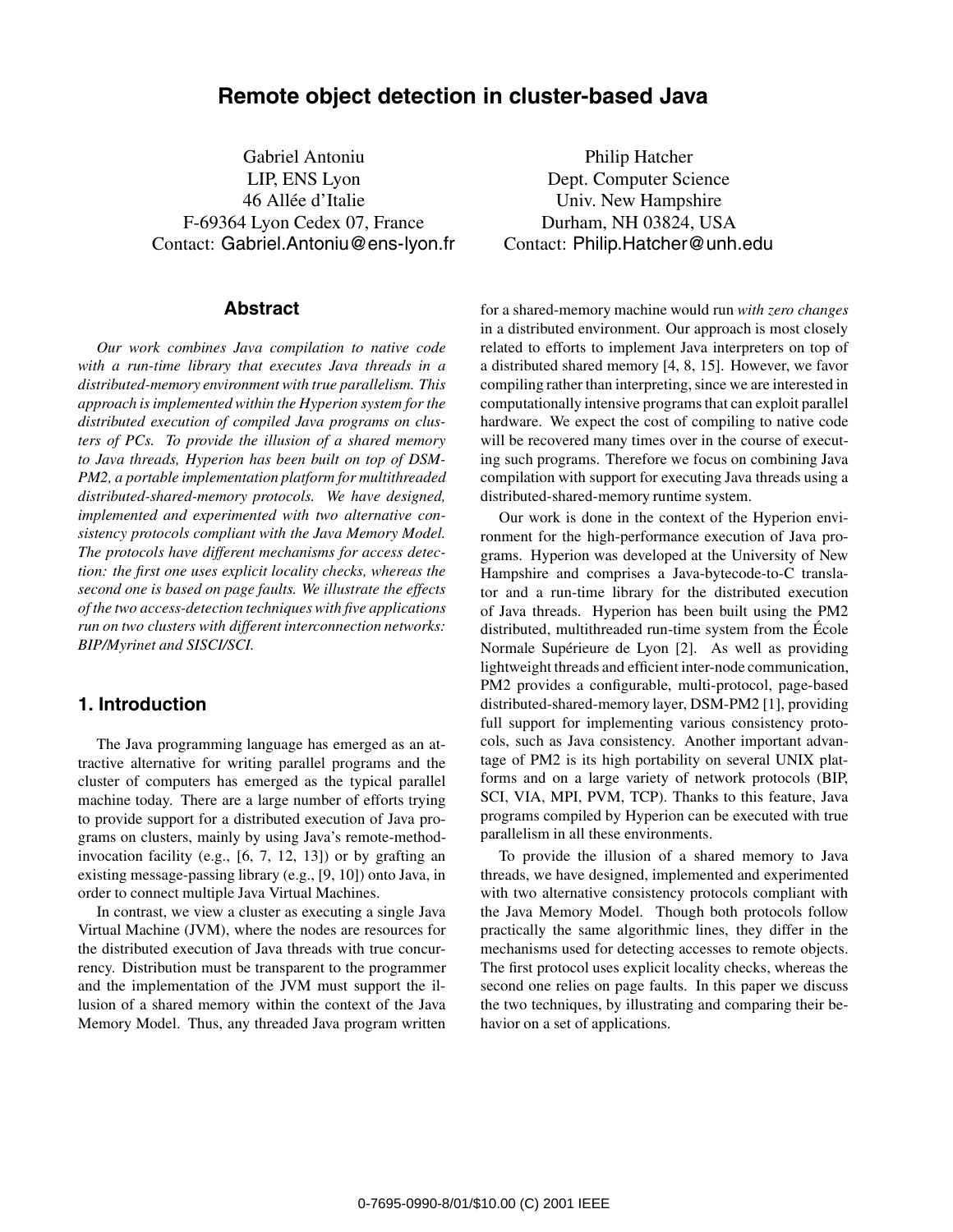| Module                  | Description                                                                                 |  |
|-------------------------|---------------------------------------------------------------------------------------------|--|
| Threads subsystem       | Provides support for implementing Java threads. Includes thread creation and synchro-       |  |
|                         | nization, which are mapped to PM2's corresponding operations.                               |  |
| Communication subsystem | Supports the transmission of messages between the cluster nodes. The interface is based     |  |
|                         | upon message handlers being asynchronously invoked on the receiving end (RPCs).             |  |
| Memory subsystem        | Implements the image of a single memory address space shared by all nodes, while re-        |  |
|                         | specting consistency as defined by the Java Memory Model. Utilizes either of two alterna-   |  |
|                         | tive protocols developed using the DSM-PM2 distributed-shared-memory platform.              |  |
| Load balancer           | Handles the distribution of newly created threads to nodes. It currently uses a round-robin |  |
|                         | thread distribution algorithm.                                                              |  |
| Java API subsystem      | Implements a subset of the native methods present in the API classes (we use Sun's JDK      |  |
|                         | 1.1), thus allowing classes using some native methods to be compiled with Hyperion.         |  |
|                         | Classes in the Java API that do not include native methods can simply be compiled by        |  |
|                         | Hyperion's Java-bytecode-to-C translator.                                                   |  |

**Table 1. Hyperion's runtime: internal structure**

An overview of the Hyperion system is given in Section 2. In Section 3 we present our alternative implementations of Java consistency through two DSM-PM2 consistency protocols with access detection based either on locality checks or on page faults. The behavior of the two protocols is illustrated and discussed in Section 4, based on experiments with five different applications run on two platforms using different interconnection networks: BIP/Myrinet and SISCI/SC. Finally, Section 5 summarizes the conclusions of this study.

# **2. Compiling threaded Java programs for execution on clusters**

#### **2.1. The Hyperion system**

Our vision is that programmers will develop Java programs using the workstations on their desks and then submit the programs for production runs to a "high-performance Java execution server", usually a cluster, that appears as a resource on the network. Instead of the conventional Java paradigm of pulling bytecode back to their workstation for execution, programmers will push bytecode to the highperformance server for remote execution. Upon arrival at the server the bytecode is translated for native execution on the processors of the cluster. The code generation process is as follows: user class files are compiled (first by Hyperion's Java-bytecode-to-C compiler and then the generated C code by a C compiler) and then linked with the Hyperion run-time library and with the necessary external libraries.

The Hyperion run-time library is structured as a collection of modules that interact with one another. Their role is concisely described in Table 1.

#### **2.2. Hyperion/PM2 implementation**

The current implementation of Hyperion is based on the PM2 distributed multithreaded environment. PM2's programming interface allows threads to be created locally and remotely and to communicate through RPCs (Remote Procedure Calls). PM2 also provides a *thread migration* mechanism that allows threads to be transparently and preemptively moved from one node to another during their execution. Such functionality is typically useful to implement dynamic load balancing policies. Finally, on top of PM2, DSM-PM2 [1] provides a platform for implementing multithreaded DSM consistency protocols for various consistency models, such as *sequential* and *release* consistency. We have used DSM-PM2 to implement Java consistency, as described in [3]. In this paper we compare two alternative protocols for Java consistency based on different accessdetection mechanisms for remote objects and we compare their influence on the performance of five applications.

Most Hyperion run-time primitives (mainly in the thread, communication and shared memory subsystems) are implemented by direct mapping onto the corresponding PM2 functions. Thus, thread operations are handled by PM2's thread library (Marcel), an efficient, user-level, POSIX-like thread package featuring thread migration. The Hyperion communication subsystem has been easily implemented through PM2's RPCs, which allow PM2 threads to invoke the remote execution of user-defined services (i.e., functions). On the remote node, PM2 RPC invocations can either be handled by a pre-existing thread or they can involve the creation of a new thread. PM2 utilizes a generic communication package [5] that provides an efficient interface to a wide-variety of high-performance communication libraries, including low-level ones.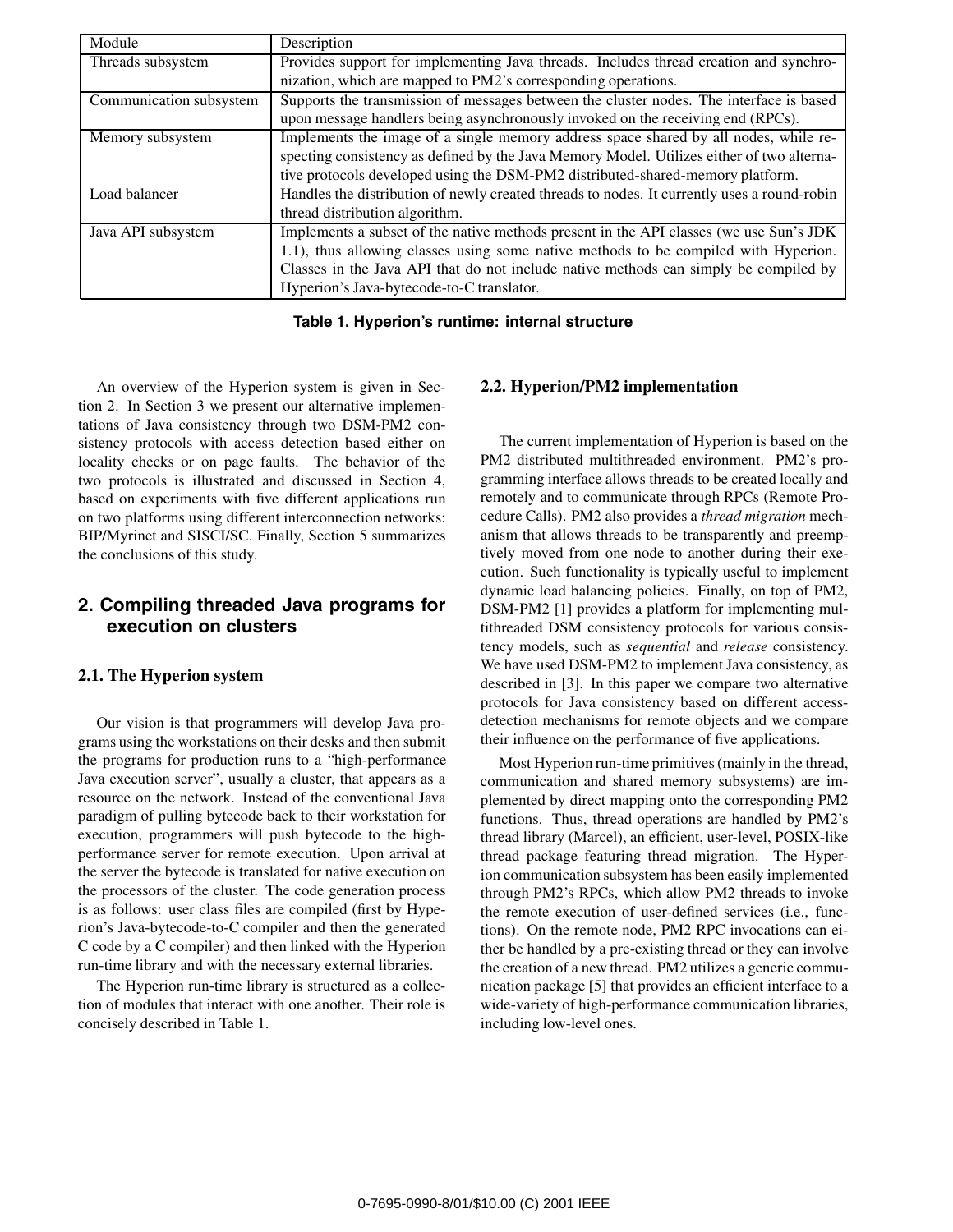| loadIntoCache    | Load an object into the<br>cache                                         |
|------------------|--------------------------------------------------------------------------|
| invalidateCache  | Invalidate all entries in the<br>cache                                   |
| updateMainMemory | Update memory with modi-<br>fications made to objects in<br>the cache    |
| aet              | Retrieve a field from an ob-<br>ject previously loaded into<br>the cache |
| put              | Modify a field in an object<br>previously loaded into the<br>cache       |

**Table 2. Key DSM primitives**

# **3. Remote object detection in Hyperion**

#### **3.1. Implementing the Java Memory Model**

Hyperion implements the Java Memory Model [11], which utilizes a variant of release consistency. Java allows threads to keep locally cached copies of objects. Consistency is provided by requiring that local modifications made to cached objects be transmitted to the central memory when a thread exits a monitor. Table 2 provides the key primitives of the Hyperion memory subsystem that are used to provide Java consistency.

The concept of *central memory* is implemented in DSM-PM2 via a *home-based* approach. Each object is assigned a home node, which is in charge of managing the reference copy of the object. Objects (initially stored on their home nodes) are replicated when accessed on other nodes, using loadIntoCache. Note that at most one copy of an object may exist on a node and that this copy is shared by all the threads running on that node. Thus, by associating caches to nodes rather than to threads we avoid wasting memory. Also, objects are implemented on top of pages such that loadIntoCache actually retrieves the whole page on which the object is located, which results in a pre-fetching effect for other objects located on the same page. This is still compliant with Java consistency. The threads are guaranteed to access up-to-date objects since the cache gets invalidated upon entering a monitor.

Thanks to the put access primitives, the modifications can be recorded at the moment when they are carried out, with object-field granularity. All local modifications are sent to the home node of the page by the updateMainMemory primitive, called by the Hyperion run-time on exiting a monitor.

Since DSM-PM2's programming interface is intended both for support of more complex libraries and as a target for compilers, no pre-processing is assumed in the general case and accesses to shared data can be detected using page faults. Alternatively, an application can choose to bypass the fault detection mechanism by controlling the accesses to shared data through calls to get/put primitives that explicitly handle consistency. We used both approaches in our alternative implementations of the Java consistency model.

Note that in both cases, references to objects are real pointers and that the objects are located at the same virtual address on all nodes, according to the *iso-address* approach to memory allocation taken by PM2. Thanks to this scheme, page replication and migration, as well as thread migration, can occur while guaranteeing pointer validity.

#### **3.2. Access detection using in-line checks**

Since Hyperion uses specific access primitives to shared data (get and put), we can use explicit checks to detect if an object is present (i.e., has a copy) on the local node, thus bypassing the page-fault mechanism. If the object is present, it is directly accessed, otherwise the page containing the object is brought to the local cache. This scheme is used by the java\_ic protocol (ic for in-line check). Its main advantage is that it saves the cost of page faults that would be necessary to detect accesses to non-local pages. As a result, no page protection is necessary on any node, since we assume all accesses to shared data are carried out through the get/put primitives: the shared memory is allocated in READ/WRITE mode on all nodes at initialization time and the access rights remain the same until the end of the application. In conclusion, accesses to remote objects do not involve either page faults, or any call to the mprotect primitive to handle access rights. However, the price to pay is an explicit locality check for *every* access to an object, whether it be local or remote.

#### **3.3. Access detection using page faults**

Alternatively, the java\_pf protocol uses page faults to detect accesses to non-local objects (pf for page fault). Initially, objects are set to READ/WRITE mode on the home node only and are READ/WRITE-protected on the other nodes. This protection is set on each entry to a monitor, such that any subsequent access to objects on nonhome nodes always results in a page fault that starts up the consistency protocol by requesting the page from the home node. Upon arrival, the page access rights are set to READ/WRITE and the faulting thread is thus guaranteed to access up-to-date data (once it has entered the monitor). Compared to the java\_ic protocol, accesses to local objects (i.e. objects on their home node or cached) are cheaper, since they no longer involve checks. In contrast, an extra overhead is introduced for the loading of a remote object,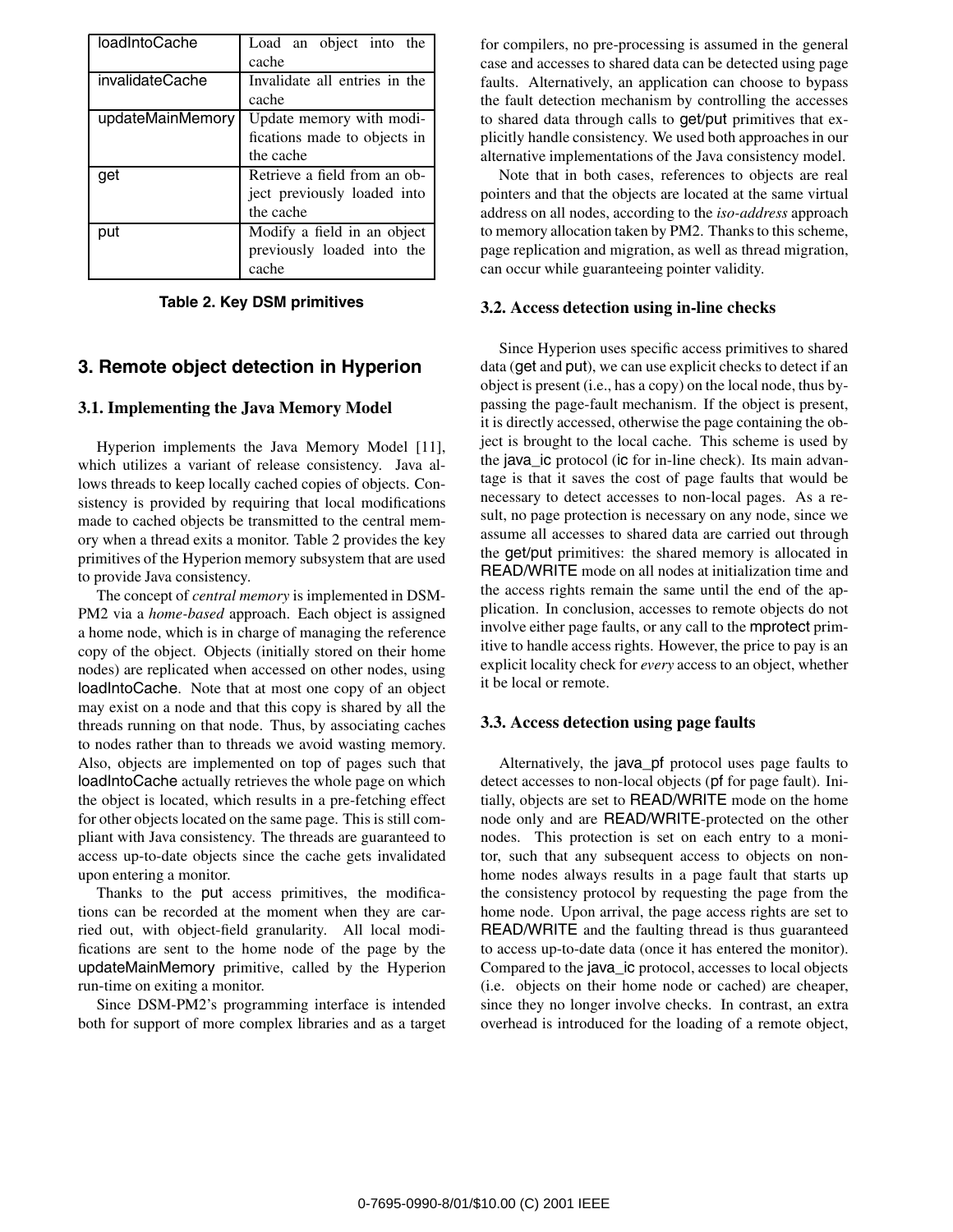due to the page fault itself and to the calls to the UNIX primitive mprotect.

We can see that choosing between one technique or the other involves a tradeoff which needs to take into account complex factors like the ratio between the number of local accesses to the number of remote accesses (influenced by the data distribution and by the computation-tocommunication ratio of the application) and the relative cost of page faults against inline-checks. Thanks to the customizability of DSM-PM2, we could experiment with both techniques. Five applications with different characteristics have been used to analyze this tradeoff.

#### **4. Performance evaluation**

#### **4.1. Benchmark programs**

We evaluated the two protocols using five benchmark programs. The Pi program estimates  $\pi$  by calculating a Riemann sum of 50 million values. The Jacobi program computes the temperature distribution on an insulated plate after 100 time steps, using a 1024 by 1024 mesh of cells to discretize the plate. Barnes is a gravitational N-body simulation adapted from the C code distributed with the SPLASH-2 benchmark suite. We used 16K bodies and ran the simulation for 6 timesteps. TSP is a branch-and-bound solution to the Traveling Salesperson Problem, computing the shortest path connecting all cities in a given set. We solved a 17-city problem. ASP is the All-pairs, Shortest Paths program, which computes the shortest path between all pairs of nodes in a graph, using Floyd's algorithm. We used a 2000 node graph. (The ASP and TSP applications are based upon code generously given to us by the Jackal group at the Vrije Universiteit.)

Each program creates one computation thread for each processor in the cluster. Pi is embarrassingly parallel, with threads coordinating only to compute a global sum of the partial sums computed by the threads for their share of the Riemann intervals. In Jacobi each thread owns a block of contiguous rows of the mesh. During every timestep each thread must retrieve a "boundary" row from its "neighbor" thread holding the rows to the "north" and from its "neighbor" thread holding the rows to the "south". The communication pattern in Barnes is irregular as bodies move during the simulation (causing body-body interactions to change) and the program uses a load-balancing algorithm that dynamically assigns bodies to threads for processing. TSP uses a central queue of work to be performed, as well as centrally storing the best solution seen so far. Of course, these "central" data structures are stored on a single node, protected by a Java monitor, and must be fetched by threads executing on other nodes. ASP uses a two-dimensional distance matrix. As in Jacobi, each thread owns a block of



**Figure 1. Pi: java\_pf vs. java\_ic.**

contiguous rows of the matrix. During each iteration the "current" row of the matrix must be retrieved by all threads.

#### **4.2. Experimental results**

The programs were run on two different clusters. The first cluster consists of twelve 200 MHz Pentium Pro machines, running Linux 2.2, interconnected by a Myrinet network and using the BIP protocol [14]. The second cluster consists of six 450 MHz Pentium II machines running Linux 2.2, interconnected by a SCI network using the SISCI protocol. The cost of a page fault goes from 12 microseconds on the SCI cluster machines to 22 microseconds on the Myrinet cluster machines.

The GNU C compiler (version 2.7.2.3) was used as the "back end" to Hyperion's java2c compiler. The GNU C compiler was invoked using the -O6 optimization flag.

Figures 1-5 compare the two protocol implementations for each benchmark program on both clusters.

#### **4.3. Discussion**

The two protocols performed essentially identically on both clusters for the Pi program. This is not surprising as this program makes very little use of objects, computing nearly exclusively with values on each thread's stack. Therefore, java\_ic performs very few locality checks and java\_pf handles very few page faults, leading to identical performance for the two protocols.

On the Myrinet cluster, java\_pf consistently outperforms java\_ic for the other applications. The improvements ranged from 38% for Jacobi to 64% for ASP. The most important factor in the amount of the improvement concerns the ratio of the cost of the inline check used by the java\_ic protocol to the cost of the rest of the computation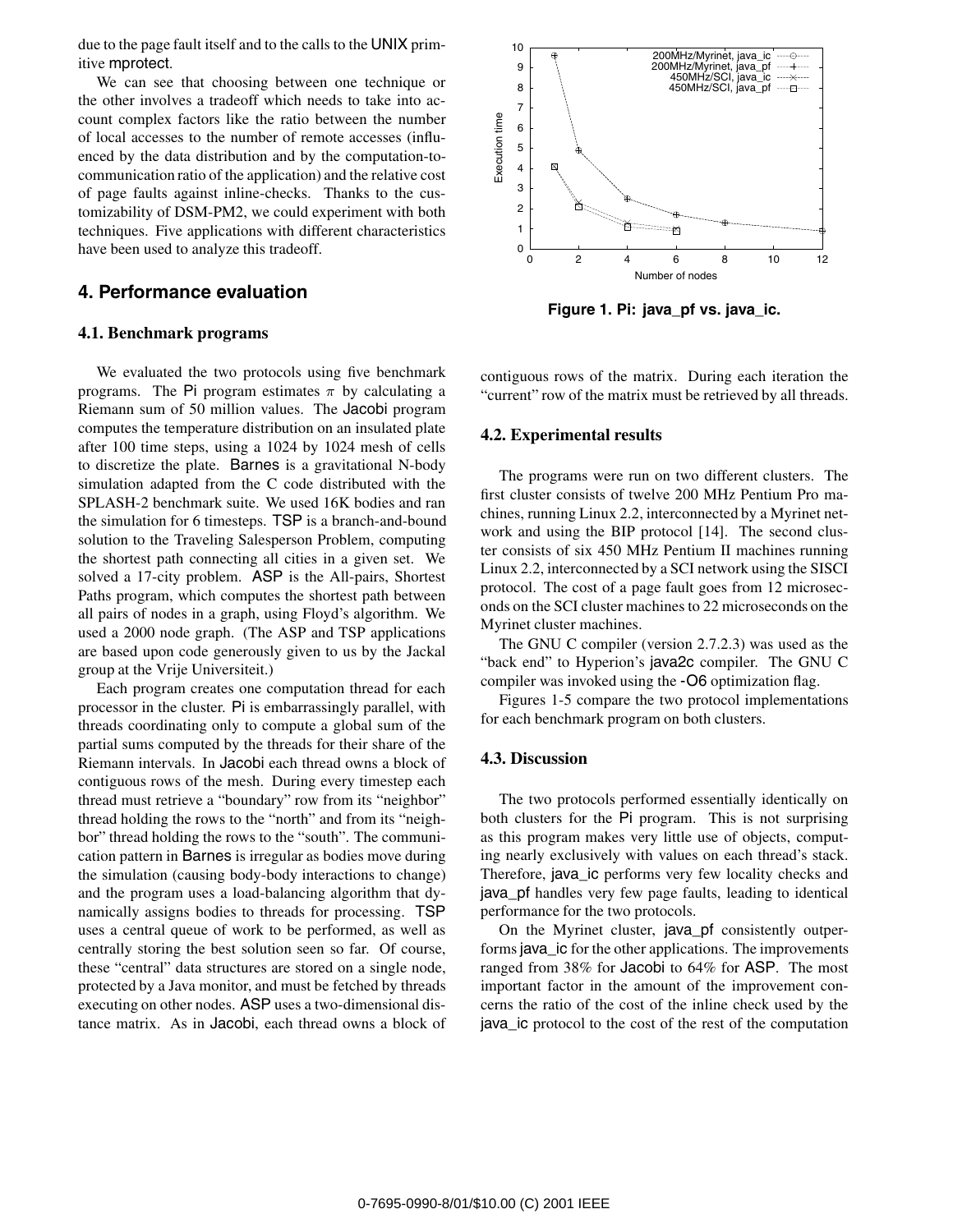

**Figure 2. Jacobi: java\_pf vs. java\_ic.**



**Figure 3. Barnes Hut: java\_pf vs. java\_ic.**



**Figure 4. TSP: java\_pf vs. java\_ic.**



**Figure 5. ASP: java\_pf vs. java\_ic.**

performed by the benchmark program. In ASP the innermost loop is only doing an integer add and an integer compare while performing three object-locality checks. Removing these checks obviously has a large impact on the performance. The innermost loop of the Jacobi program, on the other hand, utilizes double-precision floating-point operations, which make the object-locality checks less important.

For Jacobi, TSP and ASP the improvement amount on the Myrinet cluster is relatively constant as the number of nodes is varied. However, for Barnes the improvement decreases from 46% to 28% as the number of nodes increases from 1 to 12. With Barnes, for this problem size on the Myrinet cluster, the execution time using either protocol flattens for the higher number of nodes: communication costs grow steadily and begin to dominate. This means that the number of page faults being handled by java\_pf (as well as the number of mprotect calls performed) grows significantly. This eats away at the improvement obtained by removing the locality checks.

The communication costs for Jacobi, TSP and ASP are relatively constant for these problems sizes as the Myrinet cluster size is varied. (For Jacobi the communication costs are constant; for TSP and ASP the communication costs are dwarfed by the computation costs, even at the larger cluster sizes.) Therefore the additional overhead introduced by the page fault handling and page protection actions in java\_pf is not significant.

On the SCI cluster, java\_pf also consistently outperforms java ic for the Jacobi, Barnes, TSP and ASP applications. However, the improvement is less than on the Myrinet cluster: an average improvement across all applications and cluster sizes of 21%. This reflects the faster speed of the processors used in the SCI cluster, which makes the removal of the in-line checks relatively less important.

These results indicate that the page-fault protocol is su-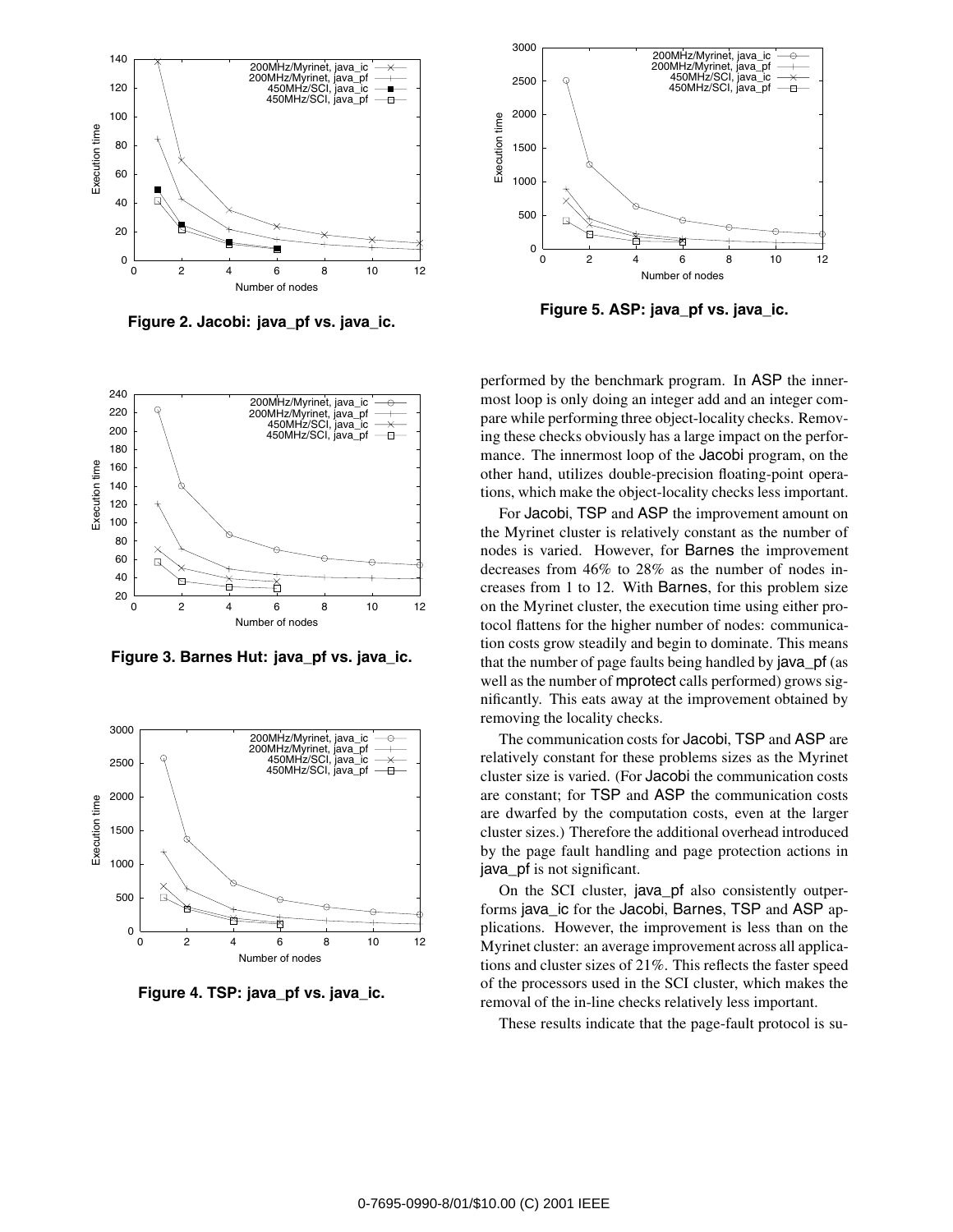perior for all applications and clusters studied. For parallel programs that exhibit good speedup as the number of cluster nodes is increased, the additional overheads incurred by the page-fault handling will not be significant since the communication costs of such programs are not dominant. In this case the amount of improvement observed on a single-node execution by removing the checks should also be observed on runs with a larger number of cluster nodes. The amount of improvement will vary depending on how expensive the locality checks are with respect to the overall computation. On the other hand, note that we used only one application thread per node. We also plan to study the effects of using more application threads per node, thus enabling computation/communication overlap.

## **5. Conclusion**

We have compared two alternative remote-objectdetection techniques embedded within two different consistency protocols implementing Java consistency. This study has been performed within the context of a DSM-based Java compilation system for clusters, Hyperion. Both protocols allow threaded Java programs written for shared memory to run in a distributed environment with no changes. To detect accesses to remote objects, the first protocol (java\_ic) uses explicit locality checks, whereas the second protocol (java\_pf) relies on page faults. We have used five different applications on two different platforms (BIP/Myrinet and SISCI/SCI) to compare the behavior of our protocols. The experimental results clearly demonstrate that the protocol based on page faults is superior. Even if remote object retrieval is more expensive for this protocol (due to fault handling and to page protection overhead), the absence of any check in local accesses makes it much more efficient than java\_ic, which introduces a check for *every* access. This behavior can be explained by the intensive use of objects combined with a "good" object distribution: local objects are intensively used, remote accesses (generating faults for java\_pf) are not very frequent.

We stress that both DSM-PM2 protocols for Java consistency were co-designed with Hyperion's memory module and this approach enabled us to make aggressive optimizations using information from the upper layers. This illustrates how the use of a customizable, portable platform for implementing multithreaded consistency protocols such as DSM-PM2 can allow for easy experimentation with different design techniques and lead to efficient choices. We plan to use this feature to experiment with other mechanisms to implement Java consistency, including thread migration.

# **References**

- [1] G. Antoniu and L. Bougé. DSM-PM2: A portable implementation platform for multithreaded DSM consistency protocols. In *Proc. 6th International Workshop on High-Level Parallel Programming Models and Supportive Environments (HIPS '01)*, San Francisco, Apr. 2001. Held in conjunction with IPDPS 2001. IEEE TCPP. To appear.
- [2] G. Antoniu, L. Bougé, P. Hatcher, M. MacBeth, K. McGuigan, and R. Namyst. Compiling multithreaded Java bytecode for distributed execution. In *Euro-Par 2000: Parallel Processing*, volume 1900 of *Lect. Notes in Comp. Science*, pages 1039–1052, Munchen, Germany, Aug. 2000. Distinguished paper.
- [3] G. Antoniu, L. Bougé, P. Hatcher, M. MacBeth, K. McGuigan, and R. Namyst. Implementing Java consistency using a generic, multithreaded DSM runtime system. In *Proc. Intl Workshop on Java for Parallel and Distributed Computing*, volume 1800 of *Lect. Notes in Comp. Science*, pages 560–567, Cancun, Mexico, May 2000. Held in conjunction with IPDPS 2000.
- [4] Y. Aridor, M. Factor, and A. Teperman. cJVM: A single system image of a JVM on a cluster. In *Proceedings of the International Conference on Parallel Processing*, Fukushima, Japan, Sept. 1999.
- [5] L. Bougé, J.-F. Méhaut, and R. Namyst. Efficient communications in multithreaded runtime systems. In *Proc. 3rd Workshop on Runtime Systems for Parallel Programming (RTSPP '99)*, volume 1586 of *Lect. Notes in Comp. Science*, pages 468–182, San Juan, Puerto Rico, Apr. 1999. Held in conjunction with IPPS/SPDP 1999.
- [6] F. Breg, S. Diwan, J. Villacis, J. Balasubramanian, E. Akman, and D. Gannon. Java RMI performance and object model interoperability: Experiments with Java/HPC++. In *Proceedings of the ACM 1998 Workshop on Java for High-Performance Network Computing*, pages 91–100, Palo Alto, California, February 1998.
- [7] D. Caromel, W. Klauser, and J. Vayssiere. Towards seamless computing and metacomputing in Java. *Concurrency: Practice and Experience*, 10:1125–1242, 1998.
- [8] X. Chen and V. Allan. MultiJav: A distributed shared memory system based on multiple Java virtual machines. In *Proceedings of the Conference on Parallel and Distributed Processing Techniques and Applications*, Las Vegas, Nevada, June 1998.
- [9] A. Ferrari. JPVM: Network parallel computing in Java. In *Proceedings of the ACM 1998 Workshop on Java for High-Performance Network Computing*, pages 245–249, Palo Alto, California, 1998.
- [10] V. Getov, S. Flynn-Hummell, and S. Mintchev. Highperformance parallel programming in Java: Exploiting native libraries. In *Proceedings of the ACM 1998 Workshop on Java for High-Performance Network Computing*, pages 45–54, Palo Alto, California, February 1998.
- [11] J. Gosling, W. Joy, and G. Steele Jr. *The Java Language Specification*. Addison-Wesley, Reading, Massachusetts, 1996.